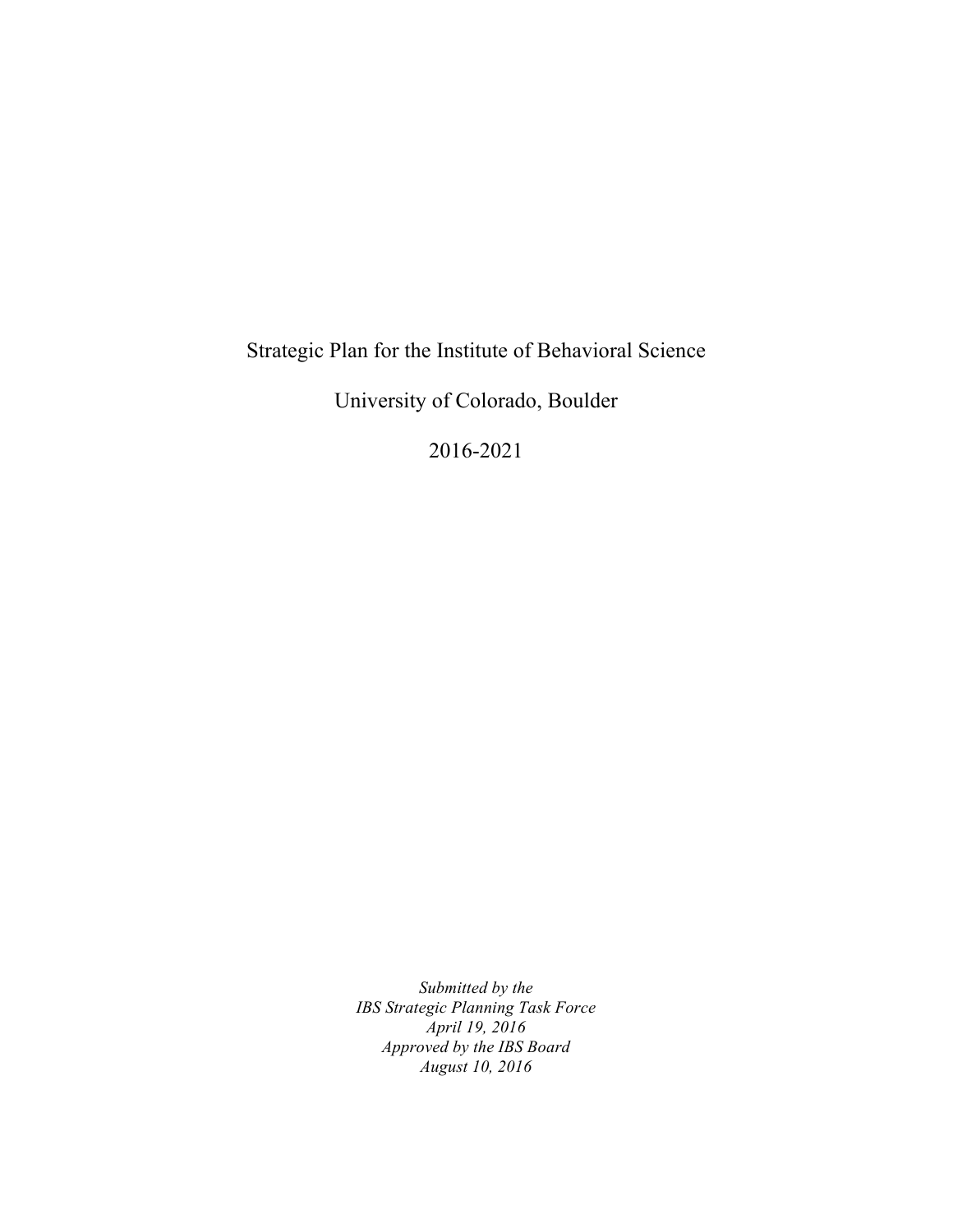## **Contents**

| Introduction                               | 3  |
|--------------------------------------------|----|
| Context for IBS Planning                   | 3  |
| Planning From a Position of Strength       | 3  |
| Plan for Inclusive Excellence              | 4  |
| The Strategic Planning Task Force          | 5. |
| Strategic Plan Executive Summary           | 6  |
| Mission                                    |    |
| <b>Strategic Directions and Strategies</b> | 8  |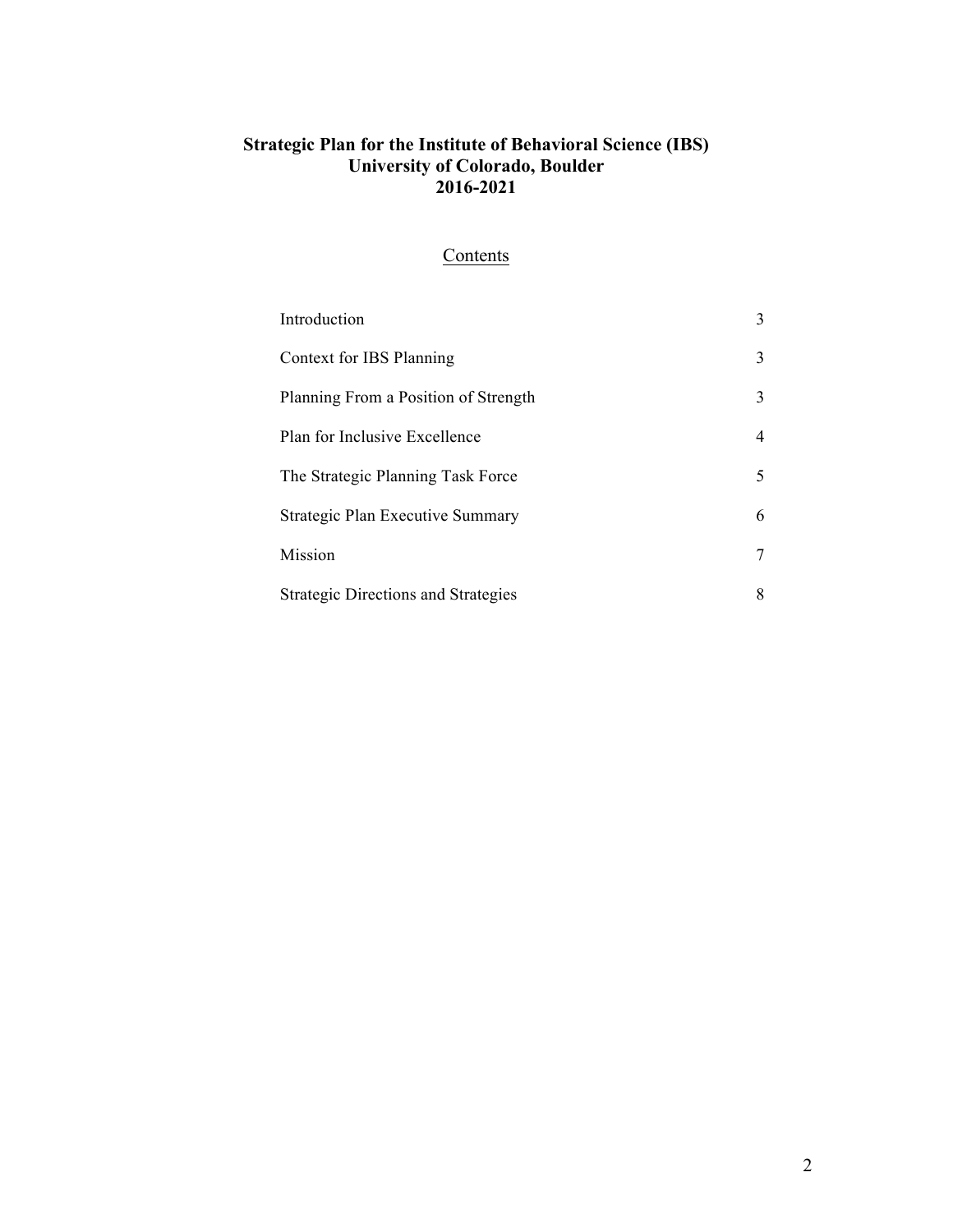### **Introduction**

### **Planning From a Position of Strength**

The University of Colorado Institute of Behavioral Science (IBS) was founded in 1957 as a center for interdisciplinary research, and has remained at the forefront of the social and behavioral sciences and a powerful force in collaborative engagement for more than half a century. Under the leadership of co-founder Richard Jessor and his successor Jane Menken, IBS grew into a leading institute for the University of Colorado, drawing faculty from across the social and behavioral sciences in work that transcends disciplinary boundaries and illuminates the complexity of social behavior and social life. Today, the Institute is not only known for its cutting-edge, interdisciplinary research, but it is increasingly recognized as an incubator of ideas. It also creates team projects that have important implications for social policy by emphasizing the human factors at the heart of society's most pressing problems. Why do people adopt or fail to adopt new technologies? How will we adapt to climate change? How can we better respond to natural hazards or prevent violence among young people? The need for the rare combination of theoretical insight and applied knowledge that IBS provides has never been greater.

### **Context for IBS Planning**

In November 2015, IBS initiated a strategic planning process to engage the Institute in thinking deliberately and creatively about its future. IBS is a dynamic organization. As it plans for the next five years, it is poised to build upon its legacy. With a new IBS building completed in 2010, housing all its research programs together for the first time, and a new director, Myron Gutmann, hired in 2015, the Institute has begun a new phase in its development. It also faces a rapidly changing environment for higher education and research. Advances in technology and data collection, a greater emphasis on interdisciplinary research, and growing opportunities for local and international collaboration have opened up promising new avenues for discovery. At the same time, cuts in research funding and economic pressures on universities have created fierce competition for shrinking resources. This convergence of forces has created, along with challenges, significant opportunity for IBS. Funders, both public and private, increasingly recognize that society's most pressing problems require interdisciplinary solutions that bring together our understanding of human and natural systems, the kind of work IBS has pioneered for six decades.

### **Plan for Inclusive Excellence**

IBS is committed to fostering inclusive excellence through a fair and welcoming cultural climate, broad access and equity, and an inclusive approach to curriculum and research.Over the next five years and beyond, and throughout its strategic plan for 2016-2021, IBS will build on its support for inclusive excellence through its hiring and student involvement; by helping meet the needs of diverse CU populations which in turn fosters campus diversity; and by advancing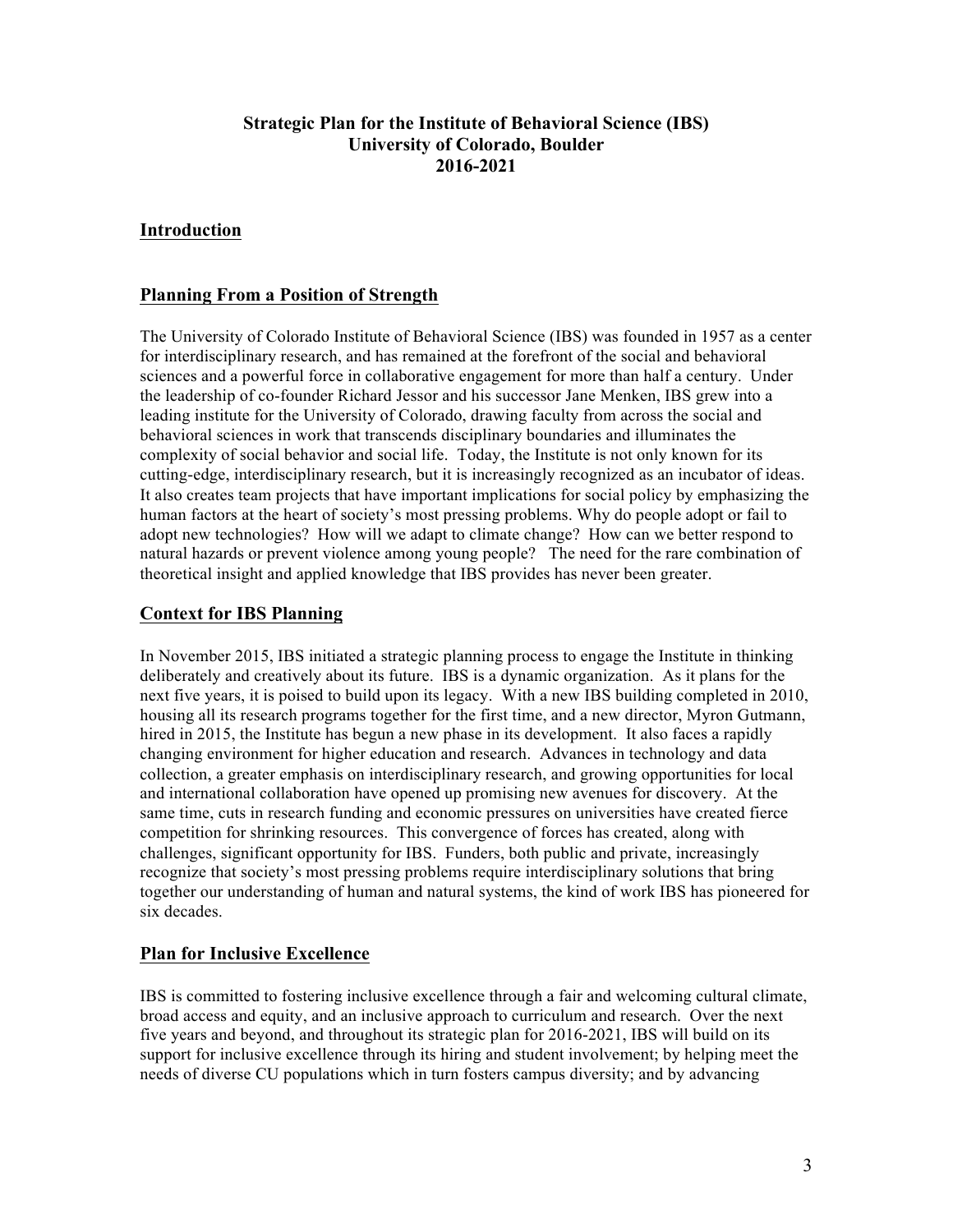research and education that have potentially broad impacts on issues of social discrimination and inequality.

IBS supports diversity in many forms: through the multiple methods and diverse perspectives we deploy to make discoveries; in the researchers, staff, students, and practitioners who conduct IBS work; and in the interdisciplinary nature of our work, drawing from across all departments and social and behavioral sciences. Not least, the substance of IBS research, from the social dimensions of natural hazards to the health and development of at-risk children, is deeply aligned with the values of inclusive excellence and can serve to promote those values at the University and in the larger world.

### **Strategic Planning Process**

In late 2015, IBS formed a Strategic Planning Task Force (SPTF) to draft a strategic plan based on broad outreach to all IBS constituencies. At its first meeting in December 2015, the SPTF discussed the mission and characteristics of the Institute today, identifying current challenges and opportunities. In January and February, the task force gathered information through five IBS round table discussions and more than 30 individual interviews, within IBS, across the CU-Boulder campus, and beyond. At its retreat in late February, task force members reaffirmed and expanded the Institute's mission and developed a preliminary set of strategic directions and highlevel strategies that would move the IBS mission forward over the next five years. In early April 2016, task force members drafted a preliminary plan for future governance and membership, incorporating input from the IBS community. This draft plan will next be reviewed by the full IBS community, modified to reflect its suggestions, and then reviewed and confirmed by the IBS Board of Directors.

In order to facilitate the planning process, IBS engaged Cambridge Concord Associates (CCA), a strategic planning and governance group whose work focuses on institutions of higher education and their related research organizations.

### **The Strategic Planning Task Force**

Jason Boardman, Professor of Sociology, Director of IBS Health and Society Program Nnenia Campbell, Ph.D. candidate, Department of Sociology Joel Colvin, IBS Administrative Officer James Dykes, Director of IBS Computing and Research Services Monica Fitzgerald, Senior Research Associate faculty, IBS Center for the Study and Prevention of Violence, and the Problem Behavior and Positive Youth Development Program Myron Gutmann, Professor of History, Director of IBS Lori Hunter, Professor of Sociology, Acting Director IBS Population Center Judith McCabe, CU Population Center Grants Coordinator, Research Affiliate, IBS Environment and Society Program Stefanie Mollborn, Associate Professor of Sociology, Research Affiliate, IBS Health and Society Program, and IBS Director of Interdisciplinary Training Fernando Riosmena, Associate Professor of Geography, Research Affiliate IBS Population Program Liesel Ritchie, Research Assistant Professor, Associate Director IBS Natural Hazards Center *Elaine Kuttner, Principal, Cambridge Concord Associates, Planning Consultants Beth LaDow, Cambridge Concord Associates, Planning Consultants*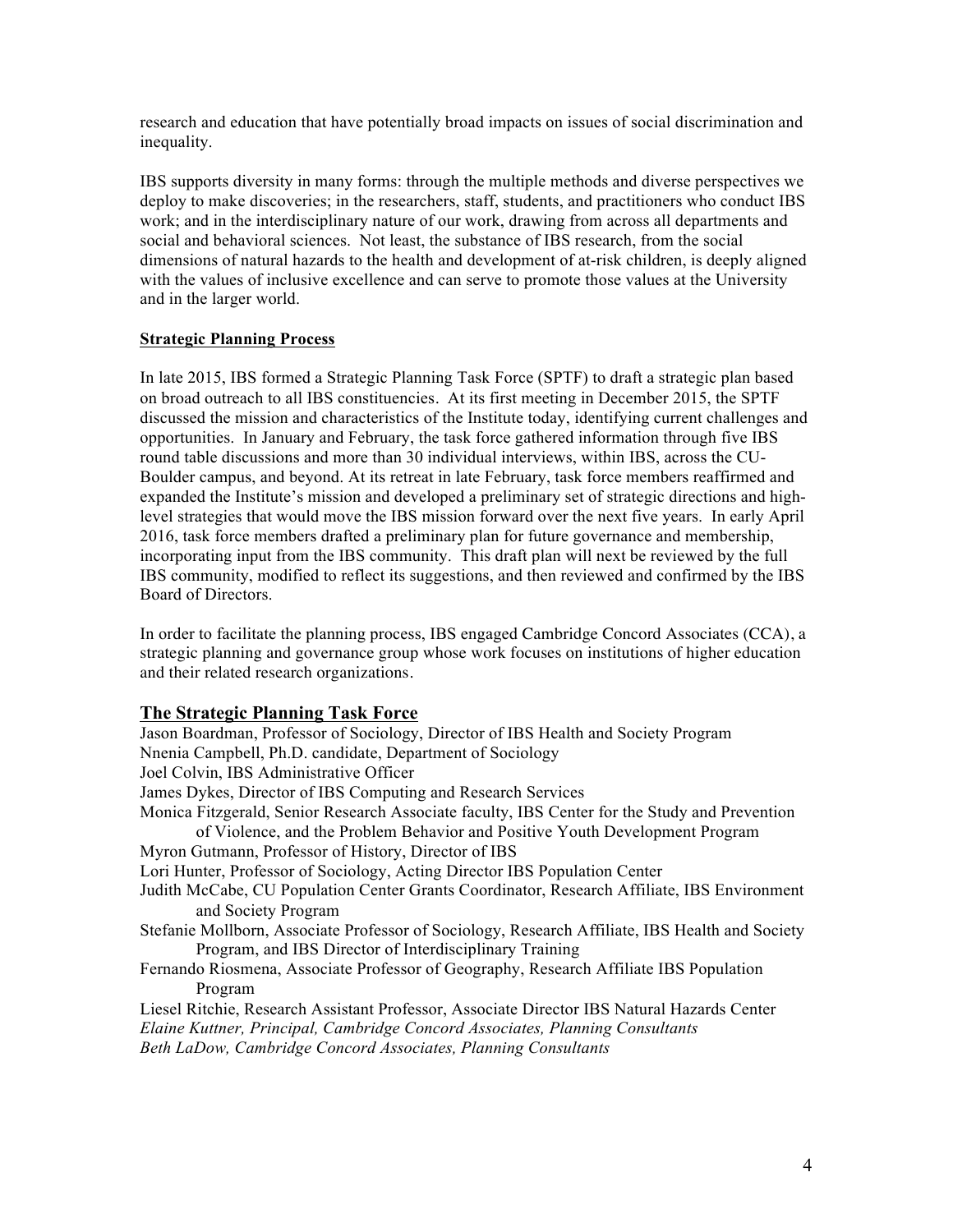#### **Executive Summary**

### **Mission**

### **IBS is committed to advancing knowledge of society's most pressing challenges, and to pursuing solutions to those challenges through innovative and interdisciplinary research, education, and engagement in the world**

### **Strategic Directions**

#### **IBS and Research:**

Over the next five years, by supporting current and new activities, IBS will enhance its contributions to cutting-edge interdisciplinary research, knowledge, policy, and practice.

#### **IBS People and Their Value:**

Within five years, IBS will be a more diverse, cohesive, and vibrant community where everyone feels engaged and supported in their work.

#### **IBS and the University:**

Within five years, IBS will increase its contributions to the core mission of the University of Colorado Boulder through enhanced interdisciplinary teaching, research, and service, and by finding new ways to engage with the individuals and entities of the University community.

#### **IBS and the World:**

Within five years, IBS will strengthen its role as a premier resource for creating solutions to the most pressing challenges in the local community, the region, the nation, and the world.

#### **IBS Governance and Membership:**

Over the next five years, the Institute's governance structure and approach to membership will evolve to better support its commitment to innovative interdisciplinary research, teaching, and engagement.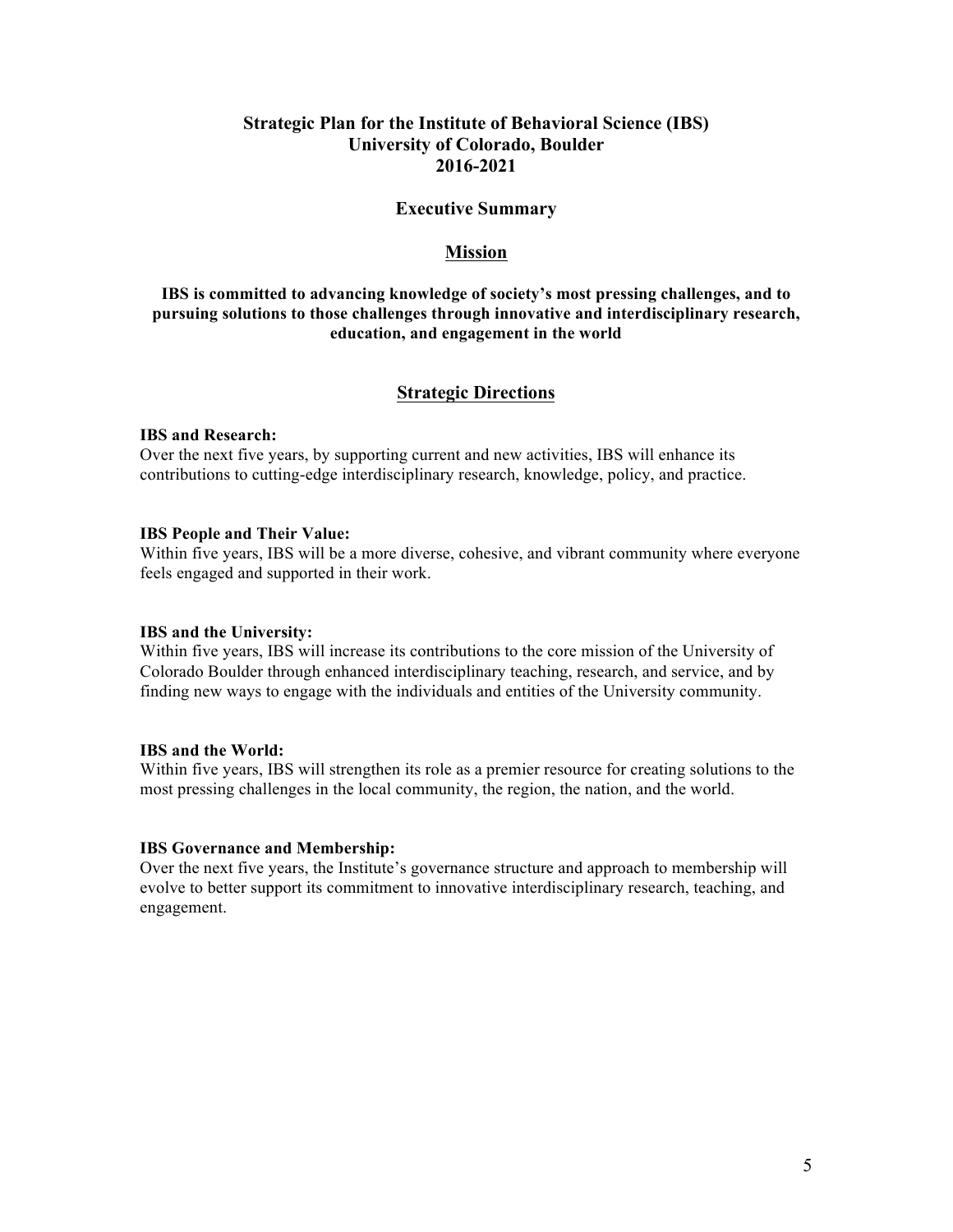### Mission

### **IBS is committed to advancing knowledge of society's most pressing challenges, and to pursuing solutions to those challenges through innovative and interdisciplinary research, education, and engagement in the world**

*During their deliberations, the Strategic Planning Task Force reaffirmed the Institute's long-time mission statement. They also enhanced the mission by adding "education and engagement in the world." Their reasoning was as follows:*

The mission continues to capture the essential purpose of the Institute:

By pursuing solutions *"through innovative and interdisciplinary research,"* IBS engages in the systematic investigation of the world and creative collaboration across traditional academic boundaries.

Through its commitment to *"pursuing solutions to society's most pressing challenges,"*  IBS holds itself accountable to the larger society, beyond its own walls and beyond the University, and fosters research that aims to significantly improve societal well-being.

By adding *"education,"* the mission acknowledges the Institute's current work in teaching and training, as well as its intention to expand upon it. As part of the IBS mission moving forward, the Institute will build upon its strengths to more fully engage:

- In the teaching mission of the University that formally engages graduate and undergraduate students in the learning and dissemination of knowledge, and
- In training activities that impart methods and techniques to practitioners, whether they are teachers, researchers field workers, or first responders.

By adding *"engagement in the world,"* the mission makes explicit its founding assumption that research should have an impact on societal well-being, and acknowledges the engagement and outreach this requires. It promotes the Institute's potential as an open hub of intellectual discourse and knowledge creation that:

- Improves lives through research-based interventions
- Shapes social policy through research
- Connects widely with others through outreach across the University, in the Boulder community, and throughout the region, the nation, and the globe.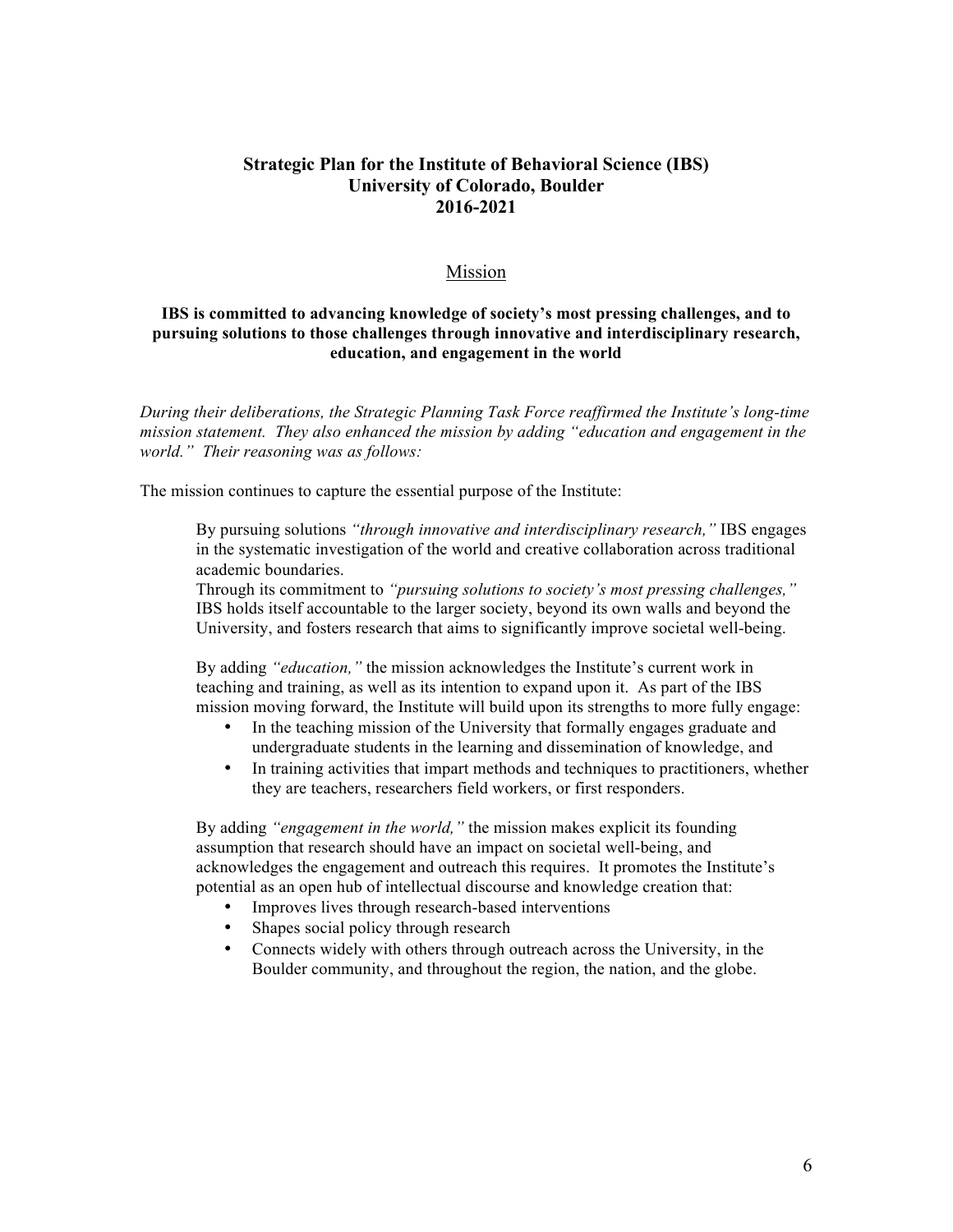### Strategic Directions and Strategies

This strategic plan lays out five strategic directions that describe the trajectory of IBS over the next five years, along with high-level strategies for moving the Institute forward. The plan builds on existing strengths while establishing new directions.

### **DIRECTION 1: IBS AND RESEARCH**

### **Over the next five years, by supporting current and new activities, IBS will enhance its contributions to cutting-edge interdisciplinary research, knowledge, policy, and practice.**

*Rationale: Those engaged in interdisciplinary research, particularly research addressing major social challenges, are finding that their opportunities are greater than ever, despite an increasingly competitive environment. IBS is well positioned to take advantage of this moment in history by further diversifying its research portfolio, and cultivating projects of different sizes and types. To accomplish this, IBS will continue to strengthen and support the ongoing investigatorinitiated projects that are the mainstay of its activities, while working to create additional ambitious, problem-based research projects that will last for decades and that build on new collaborations at CU Boulder and beyond.* 

### Strategies:

A. In keeping with its original mission, IBS will consistently emphasize and invest in innovative and interdisciplinary research.

B. IBS will continue to invest in its investigator-initiated research and other multi-faceted activities with the best possible infrastructure, incentives, and systems.

C. IBS will generate ambitious new long-term activities and research agendas that draw upon the excellence of the Institute and the University.

Key Initiatives:

- a. Develop and implement programs for improving the capability of students, faculty, and staff to conduct interdisciplinary research
- b. Increase the capacity for research at IBS by growing the numbers of researchers in all categories
- c. Add new quantitative and qualitative primary data projects
- d. Develop new projects that emphasize data analytics, privacy, confidentiality, and security
- e. Increase implementation research: bringing evidence-based programs and practices into the field
- f. Expand evaluation research
- g. Build community-academic partnerships and research
- h. Develop long-term ambitious projects
- i. Create incentives for new internal and external collaborations, especially with CU Boulder colleagues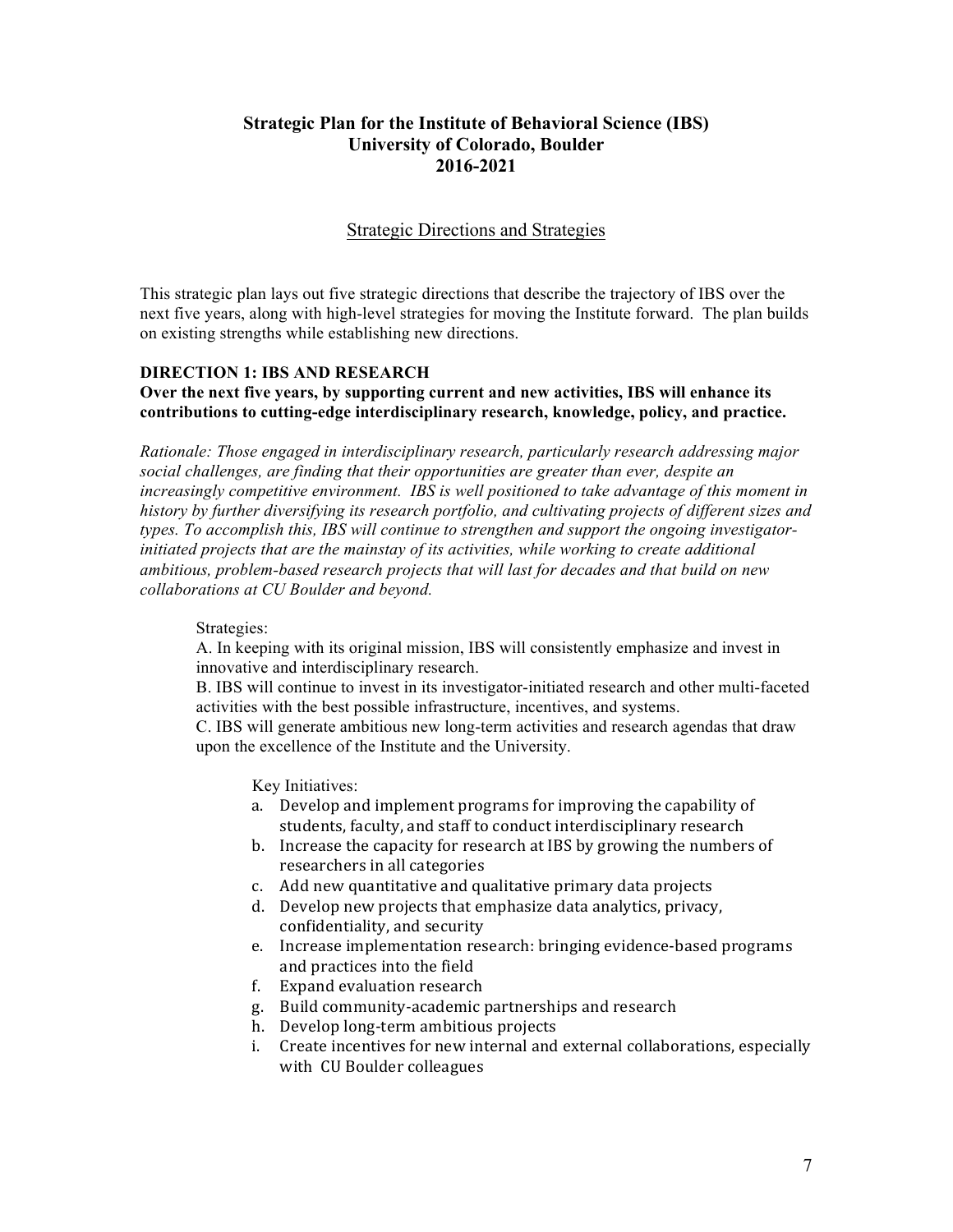### **DIRECTION 2: IBS PEOPLE AND THEIR VALUE Within five years, IBS will be a more diverse, cohesive, and vibrant community where everyone feels engaged and supported in their work.**

*Rationale: One of the great assets of IBS is the collegiality of its people – friendly, open, excited about ideas. As IBS adapts to its new building, it has an opportunity to ensure excellent communication, coordination, and support more broadly within the Institute, particularly across programs. IBS affiliates benefit and build on the Institute's dynamic community when they can easily connect with one another, In order to show our value for people, IBS will support broadbased skill and career development for all staff, students, and faculty; increase support and mentoring for junior faculty; and promote diversity in keeping with the Provost's initiative for inclusive excellence.*

#### Strategies:

A. IBS will facilitate the development of its students, faculty and staff through mentoring, leadership opportunities, and strong professional development programs, among other initiatives.

B. IBS will build a more diverse organization while developing indicators for inclusive excellence and implementing plans for enhancing diversity. IBS will work with CU-Boulder leadership to secure resources for enhancing the diversity of IBS faculty, staff, and students.

C. IBS will ensure equal access to timely information for its community.

D. IBS will facilitate formal and informal interactions to share knowledge, promote collegiality, and foster a sense of community.

E. IBS will develop new mechanisms to recruit and retain a diverse community of students, faculty and staff that reflects our commitment to inclusive excellence.

F. IBS will develop policies in which expectations for IBS affiliates (for grants, service, and so on) are sensitive to the variations in affiliates' career stages and funding landscapes.

G. IBS will invest in a professional staff with the skills and number of people needed to ensure their ability to contribute to the organization's leadership and growth.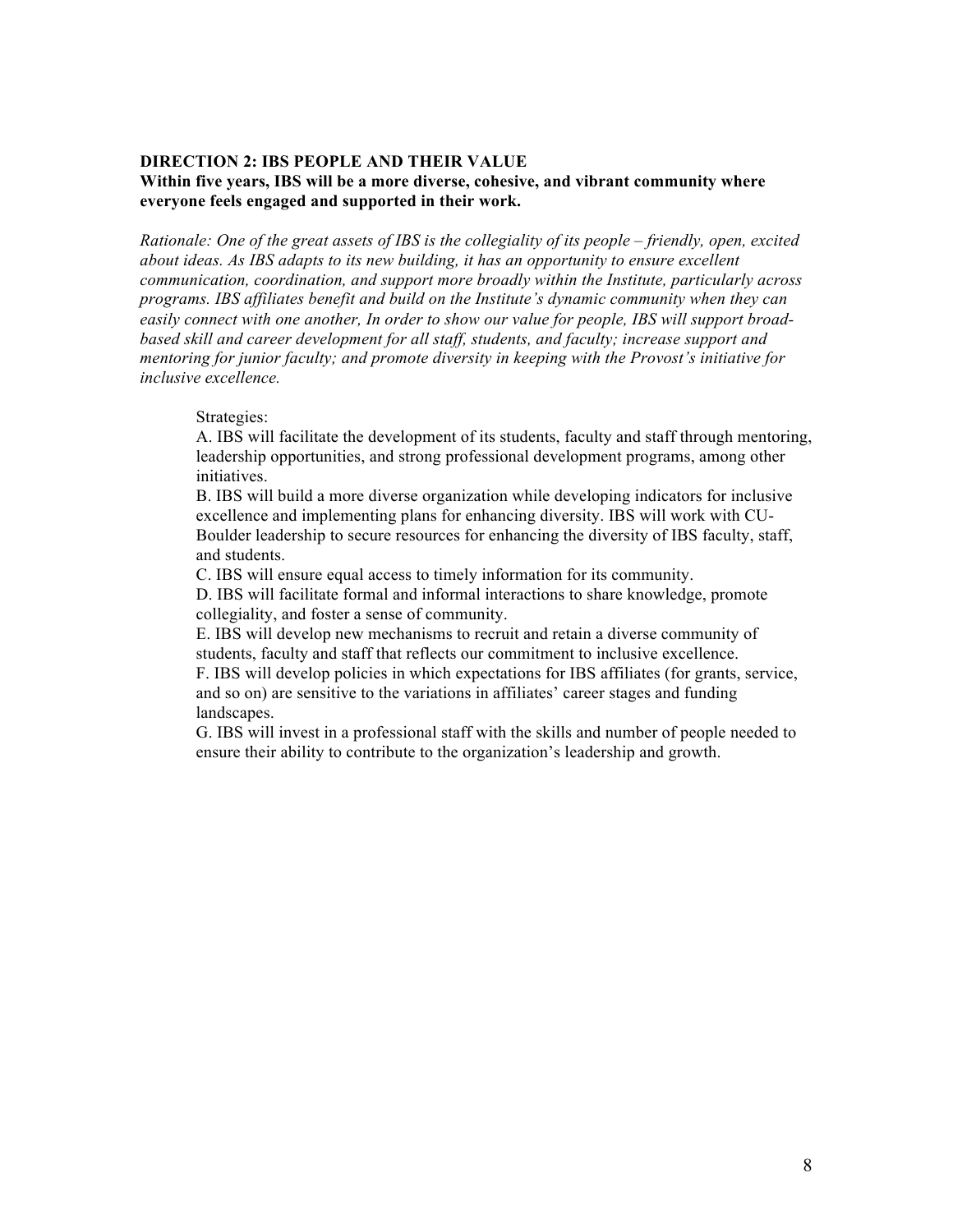### **DIRECTION 3: IBS AND THE UNIVERSITY**

**Within five years, IBS will increase its contributions to the core mission of the University of Colorado through enhanced interdisciplinary teaching, research, and service, and find new ways to engage with the individuals and entities that make up the University.**

*Rationale: As a leading institute at the University of Colorado Boulder and a powerful force in interdisciplinary research, IBS holds a prominent profile on campus and a reputation for collegiality. Drawing on its highly trained researchers, IBS will also increase its role in teaching and mentoring both graduate and undergraduate students. It will provide new incentives for interdisciplinary work, and promote qualitative and quantitative methodology and training. While remaining firmly grounded in the social and behavioral sciences, IBS will also seek to engage the broader campus scientific community in new interdisciplinary projects, lowering barriers to participation.* 

#### Strategies:

A. IBS will intentionally expand its role in the CU-Boulder teaching mission, increasing the role of IBS faculty, students, and staff in interdisciplinary graduate and undergraduate teaching, mentoring, and training.

B. IBS will reach out to members of the broader CU-Boulder community, and increase opportunities for interaction and participation in activities that cut across boundaries. C. IBS will work with other CU-Boulder units (departments, colleges, institutes) to develop new ways to collaborate and share resources.

D. IBS will continue to work with CU-Boulder leadership to ensure that the necessary resources and incentives are available to support teaching and instruction, for example, by adding faculty lines in IBS or related units.

#### **DIRECTION 4: IBS AND THE WORLD**

**Within five years, IBS will strengthen its role as a premier resource for creating solutions to the most pressing challenges in the local community, the region, the nation, and the world.** 

*Rationale: As one of the premier interdisciplinary research institutes in the country, IBS has the opportunity and the obligation to establish a presence in the world that matches its extraordinary people and achievements. Through a strong communication and outreach strategy, the Institute will take advantage of this pivotal moment to ensure its position as one of the most prominent research organizations in the country. In doing so, IBS appropriately augments the already strong reputation of the University of Colorado Boulder while serving the institution, the region, and the larger world.*

#### Strategies:

A. IBS will develop and implement a comprehensive and sustainable communication strategy that targets audiences at the local, national, and international levels.

B. IBS will establish and invest in a high-visibility program to convene groups to engage in discussions about the most pressing social challenges in the world.

C. IBS will continue to create and contribute resources and tools that can be used by researchers, students, communities, policy makers and practitioners.

D. IBS will expand its commitment to cultivating academic-community partnerships towards the co-creation of theory, knowledge and practice.